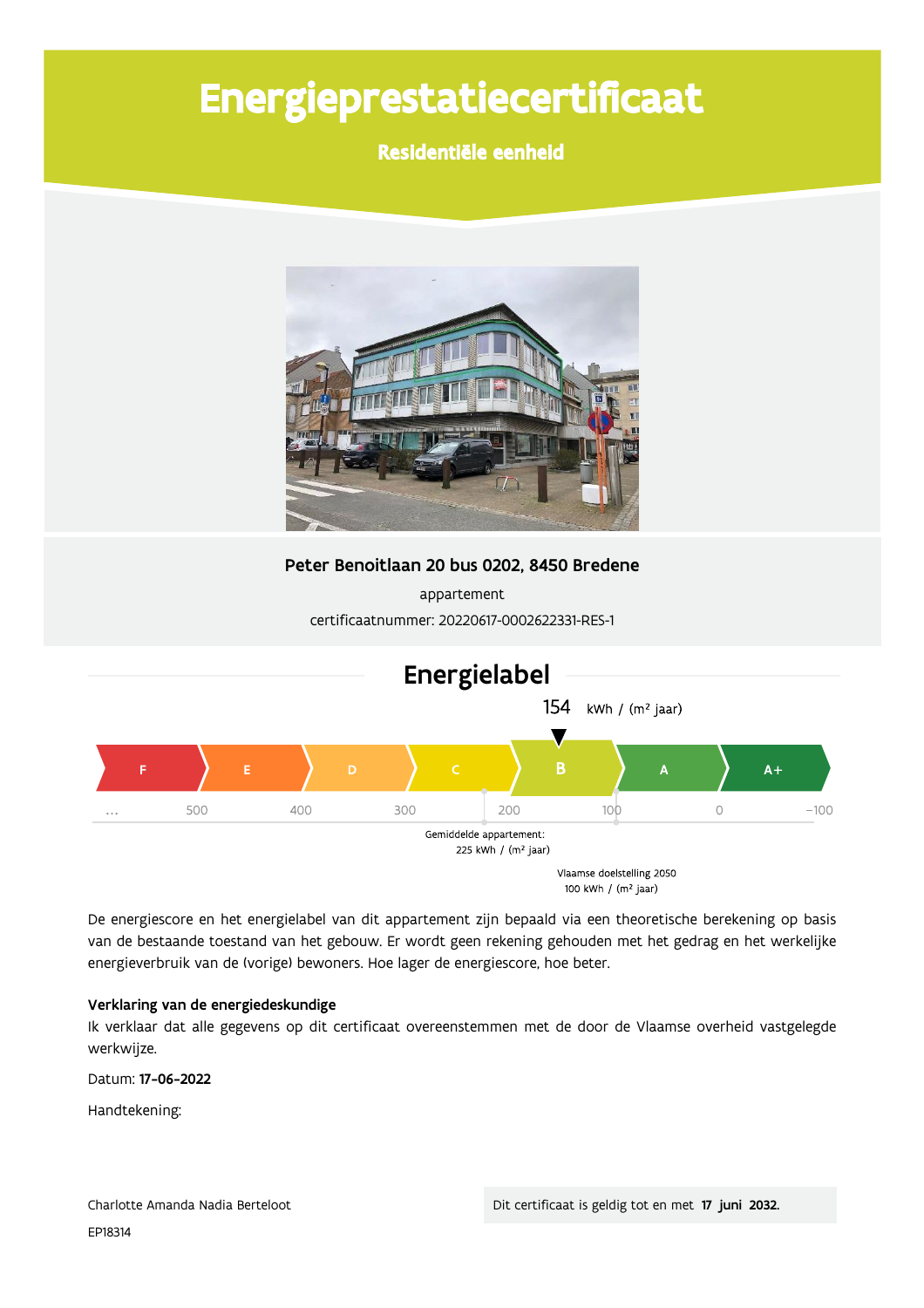# Huidige staat van het appartement

Om met uw appartement te voldoen aan de energiedoelstelling, zijn er twee mogelijke pistes:

**OF** 

 $2^{\circ}$ 

### $(1)$ Inzetten op isolatie en verwarming

U isoleert elk deel van uw appartement tot doelstelling én voorziet de  $\mathsf{u}$ een energie-efficiënte verwarmingsinstallatie (warmtepomp, condenserende ketel, (micro-)WKK. efficiënt warmtenet  $\bigcap_{ }$ decentrale toestellen met een totaal maximaal vermogen van 15 W/m<sup>2</sup>).

# Energielabel van het appartement

U behaalt een energielabel A voor  $\overline{U}$ appartement(= energiescore van maximaal 100 kWh/(m<sup>2</sup> jaar)). U kiest op welke manier u dat doet: isoleren, efficiënt verwarmen, efficiënt ventileren, zonne-energie, hernieuwbare energie ...



 $\star$  De **U-waarde** beschrijft de isolatiewaarde van daken, muren, vloeren, vensters … Hoe lager de U-waarde, hoe beter het constructiedeel isoleert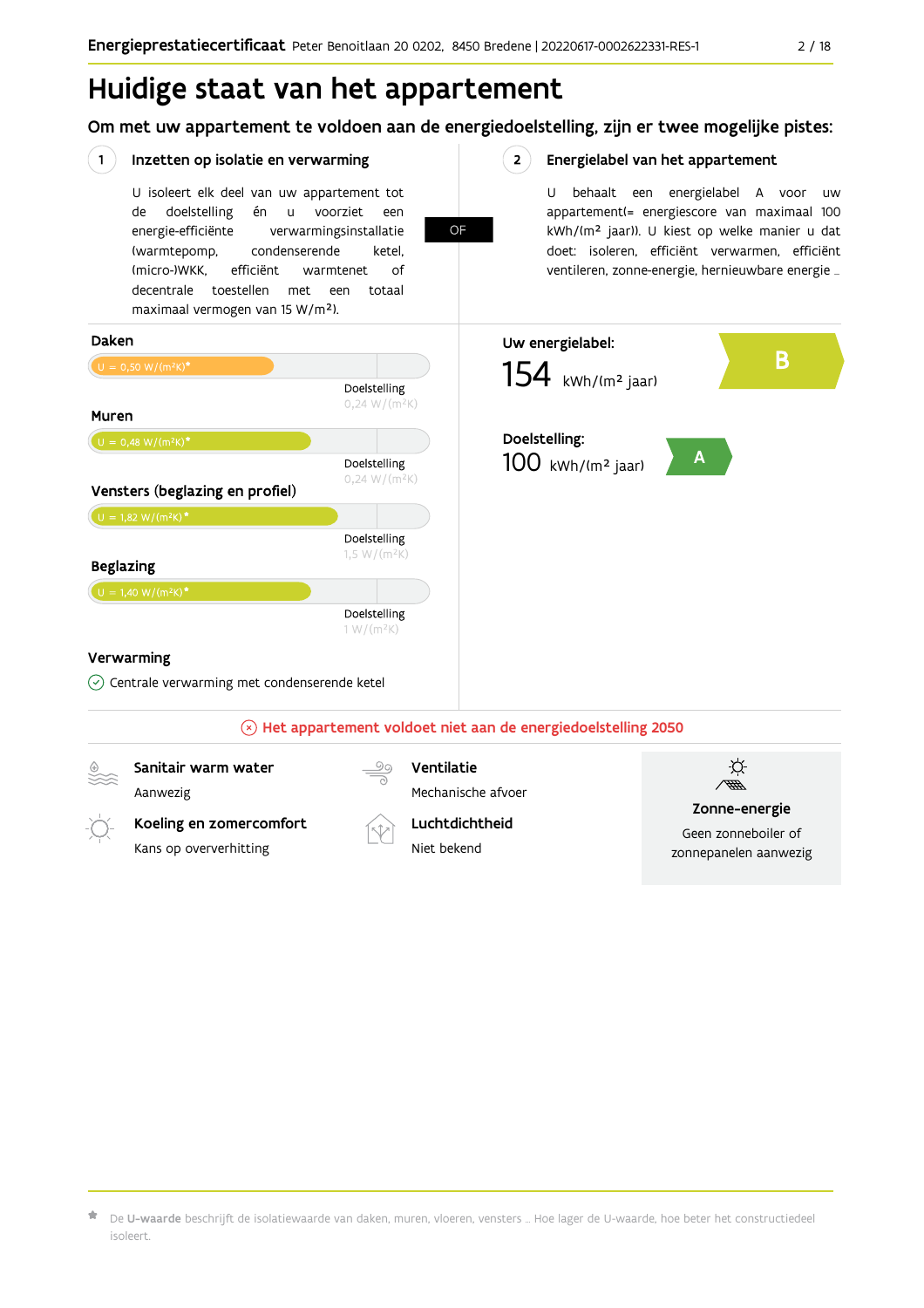# Overzicht aanbevelingen

In deze tabel vindt u aanbevelingen om uw appartement energiezuiniger te maken. De aanbevelingen zijn gebaseerd op piste 1. Kunt u ze niet allemaal uitvoeren, dan helpen ze u ook om via piste 2 de doelstelling te halen. Vraag advies aan een specialist voordat u met de renovatiewerken start.

De volgorde in deze tabel is automatisch bepaald en is niet noodzakelijk de juiste volgorde om aan de slag te gaan. Het is louter een eerste indicatie op basis van de energieprestatie.

| <b>HUIDIGE SITUATIE</b>                                                                                                                                                                    | <b>AANBEVELING</b>                                                                                                             |
|--------------------------------------------------------------------------------------------------------------------------------------------------------------------------------------------|--------------------------------------------------------------------------------------------------------------------------------|
| Plat dak<br>66 m <sup>2</sup> van het platte dak is vermoedelijk te<br>weinig geïsoleerd.                                                                                                  | Isoleer het platte dak bijkomend.                                                                                              |
| Zonneboiler<br>Er is geen zonneboiler aanwezig.                                                                                                                                            | Onderzoek de mogelijkheid om een zonneboiler te plaatsen.<br>Raadpleeg hiervoor de zonnekaart of vraag raad aan een<br>vakman. |
| Zonnepanelen<br>Er zijn geen zonnepanelen aanwezig.                                                                                                                                        | Onderzoek de mogelijkheid om zonnepanelen te plaatsen.<br>Raadpleeg hiervoor de zonnekaart of vraag raad aan een<br>vakman.    |
| Vensters<br>21 m <sup>2</sup> van de vensters heeft<br>hoogrendementsbeglazing (geplaatst na<br>2000). Dat is redelijk energiezuinig, maar<br>voldoet nog niet aan de energiedoelstelling. | Als u de beglazing vervangt, zorg dan dat deze voldoet aan<br>de energiedoelstelling.                                          |
| Muur<br>31 m <sup>2</sup> van de muren is vermoedelijk redelijk<br>goed geïsoleerd, maar voldoet nog niet aan<br>de energiedoelstelling.                                                   | Overweeg bij een grondige renovatie om bijkomende isolatie<br>te plaatsen.                                                     |
|                                                                                                                                                                                            | Proficiat! De verwarmingsinstallatie met condenserende ketel voldoet aan de energiedoelstelling.                               |
| Energetisch niet in orde<br>• Energetisch redelijk in orde<br>• Zonne-energie                                                                                                              | • Energetisch helemaal in orde                                                                                                 |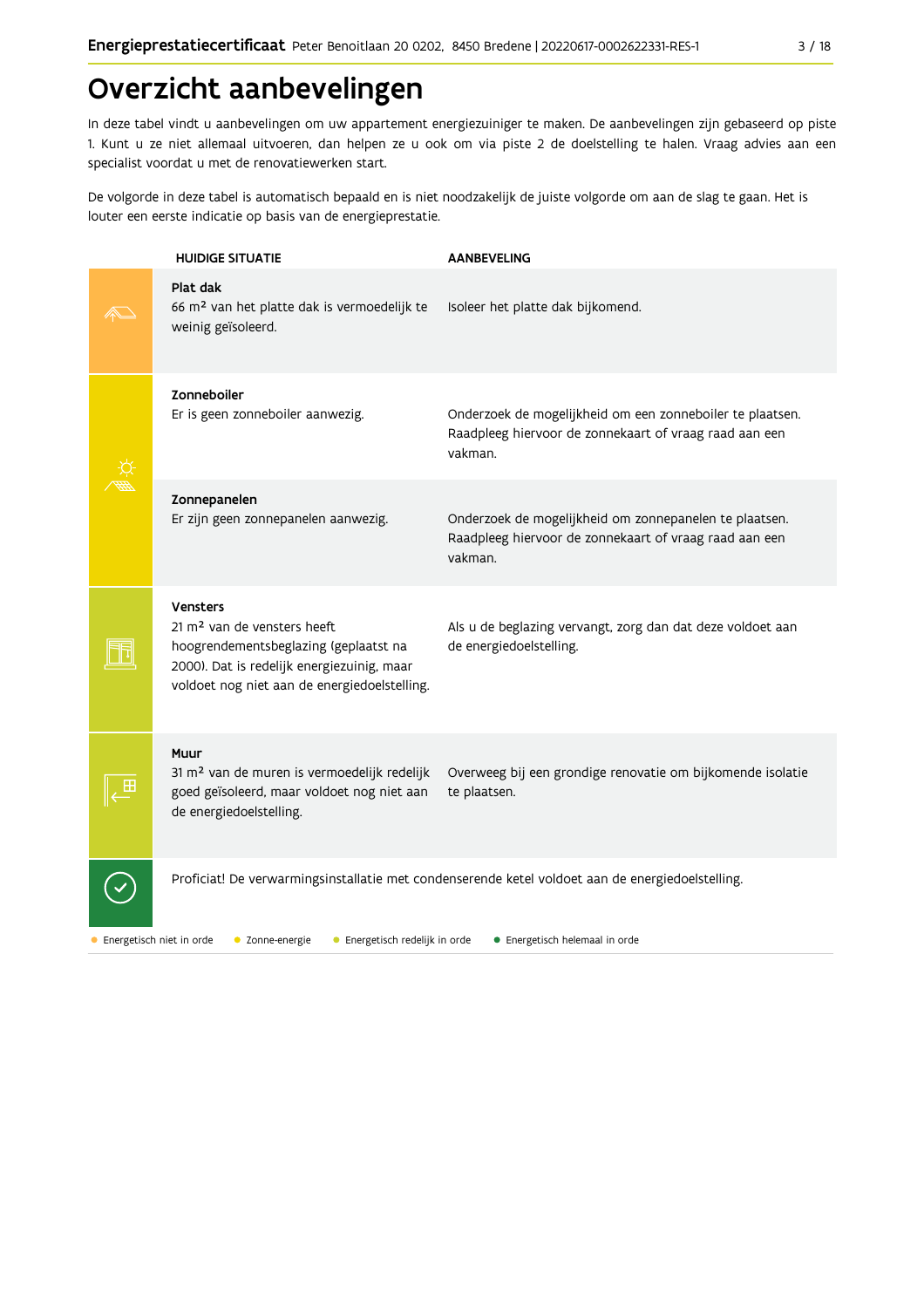# Energielabel na uitvoering van de aanbevelingen

Als u beslist om uw appartement stapsgewijs te renoveren in de hierboven gesuggereerde volgorde, geeft de onderstaande energieschaal een overzicht van waar uw appartement zich na elke stap zal bevinden op de energieschaal. Verandert u de volgorde, dan verandert ook de impact van elke maatregel. Dat kan hier niet weergegeven worden. Bij de plaatsing van een installatie op zonne-energie zal het energielabel nog verder verbeteren.



# Aandachtspunten

Hou rekening met de volgende aspecten als u uw appartement energiezuinig en comfortabeler wilt maken.

Luchtdichtheid: De luchtdichtheid van uw appartement is niet gemeten. Een goede luchtdichtheid is nodig om de warmte niet via spleten en kieren te laten ontsnappen. Let er bij de renovatie op dat de werken luchtdicht uitgevoerd worden. U kunt nadien de luchtdichtheid laten meten om eventueel overblijvende lekken op te sporen en uw energielabel mogelijk nog te verbeteren.

Ventilatie: Uw appartement beschikt over een systeem met mechanische afvoer. Bekijk of vraagsturing mogelijk is. Bij vraagsturing wordt er lucht toe- en afgevoerd als dat nodig is. Zo bespaart u energie.

Koeling en zomercomfort: Uw appartement heeft kans op oververhitting. Overweeg buitenzonwering om de zon zoveel mogelijk buiten te houden tijdens de zomer. Vermijd de plaatsing van een koelinstallatie, want die verbruikt veel energie.



Sanitair warm water: Uw appartement beschikt niet over een zonneboiler. Overweeg de plaatsing van een zonneboiler of warmtepompboiler. Daarmee kunt u energie besparen.

# Let op!

 $\stackrel{\circ}{\equiv}$ 

 $\left(\begin{array}{c} \cdot \end{array}\right)$ 

De aanbevelingen, aandachtspunten en eventuele prijsindicaties op het energieprestatiecertificaat worden standaard gegenereerd op de wijze die de Vlaamse overheid heeft vastgelegd. Laat u bijstaan door een specialist om op basis van de aanbevelingen en aandachtspunten een concreet renovatieplan op te stellen. De energiedeskundige is niet aansprakelijk voor de eventuele schade die ontstaat bij het uitvoeren van de standaard gegenereerde aanbevelingen of aandachtspunten.

### Meer informatie?

- Voor meer informatie over het energieprestatiecertificaat, gebruiksgedrag, woningkwaliteit ... kunt u terecht op www.energiesparen.be.
- Meer informatie over uw appartement vindt u op uw persoonlijke woningpas. Surf naar woningpas.vlaanderen.be om uw woningpas te bekijken.
- Meer informatie over beter renoveren vindt u op www.energiesparen.be/ikbenoveer.

### Gegevens energiedeskundige:

Charlotte Amanda Nadia Berteloot

FP18314

### **Premies**

Informatie over energiewinsten, subsidies of andere financiële voordelen vindt u op www.energiesparen.be.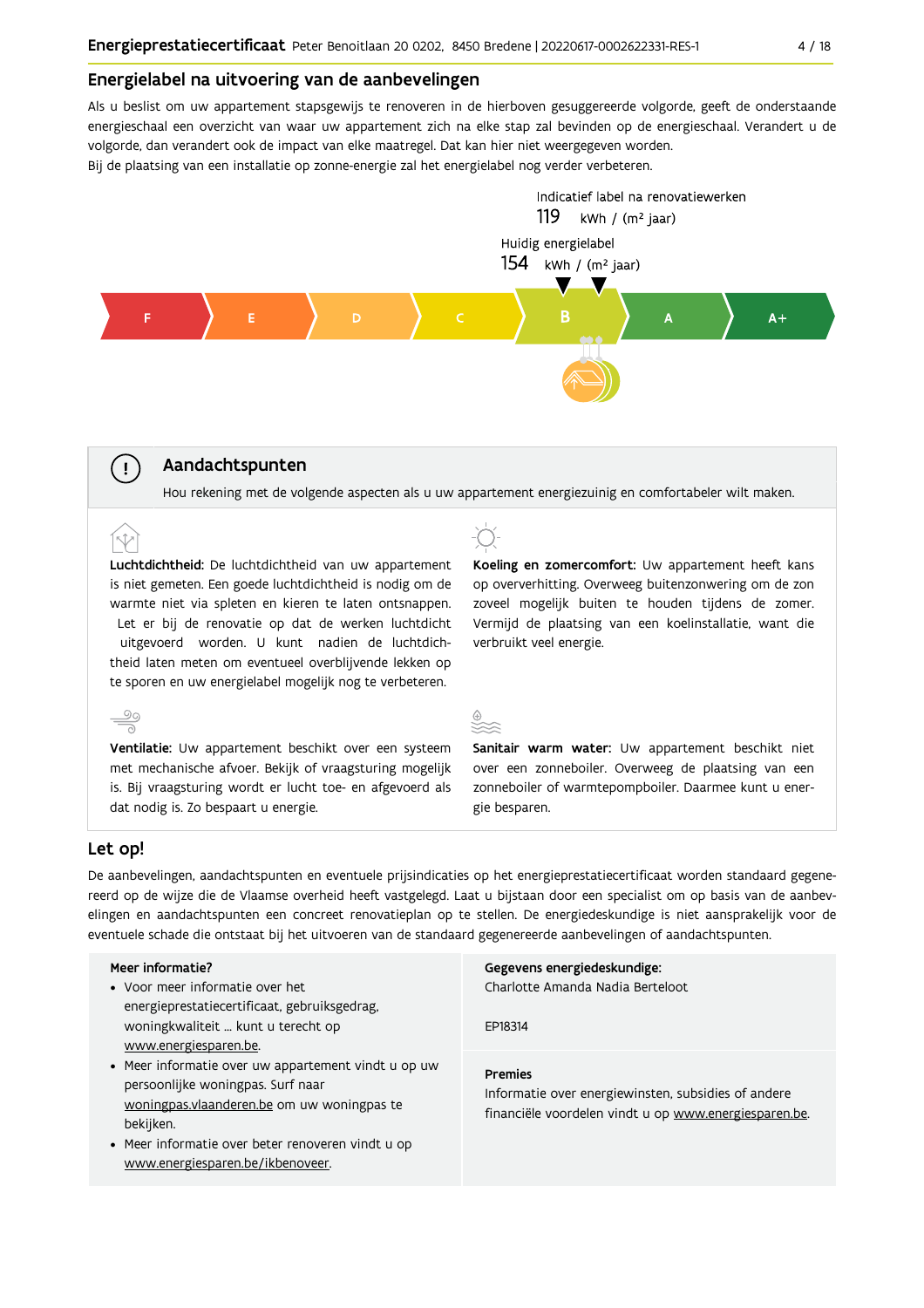# Informatie uit het EPC Gemeenschappelijke Delen

Het energetisch renoveren van uw appartement kunt u vaak niet alleen. Bij een gebouw met meerdere (woon)eenheden moet u mogelijks samen met de mede-eigenaars beslissen over de renovatie van bepaalde delen van het gebouw (ook al hebben sommige delen geen of weinig impact op de energieprestatie van uw appartement).

Hieronder vindt u een verkorte weergave van het 'EPC Gemeenschappelijke Delen' van uw gebouw. Dit overkoepelende EPC beschrijft hoe alle gemeenschappelijke delen van het gebouw energetisch presteren (daken, buitenmuren, vloeren, vensters en deuren van gemeenschappelijke ruimtes, verlichting van gemeenschappelijke circulatieruimtes en eventueel aanwezige collectieve installaties) en welke energetische renovatiewerken aan het gebouw nog nodig zijn.

Meer uitgebreide informatie vindt u in het EPC Gemeenschappelijke Delen.

# Huidige staat

E

Onderstaande informatie heeft enkel betrekking op de elementen die gemeenschappelijk zijn zoals bijvoorbeeld vensters in de traphal, het volledige dak, de gevel etc., en dus niet op de vensters, deuren en individuele installaties van de aparte (woon)eenheden.

| Daken                           |                                                    |               | Verwarming                                |
|---------------------------------|----------------------------------------------------|---------------|-------------------------------------------|
| $U = 1,20 W/(m^2K)$             |                                                    |               | Collectieve centrale installatie met      |
| Muren                           | <b>Doelstelling:</b> $0,24$ W/(m <sup>2</sup> K)   |               | niet-condenserende ketel                  |
| $U = 2,14 W/(m^2K)$             |                                                    |               | Sanitair warm water                       |
|                                 | Doelstelling: $0,24$ W/(m <sup>2</sup> K)          |               | Geen collectieve installatie aanwezig     |
| Vensters (beglazing en profiel) |                                                    | $\frac{5}{2}$ | Ventilatie                                |
| $U = 2,68 W/(m^2K)$             |                                                    |               | Geen collectief systeem aanwezig          |
| <b>Beglazing</b>                | Doelstelling: $1,5 \text{ W}/(\text{m}^2\text{K})$ |               | Koeling en zomercomfort                   |
| $U = 2,30 W/(m^2K)$             |                                                    |               | Geen collectieve installatie voor koeling |
| Deuren, poorten en panelen      | Doelstelling: $1 W/(m^2K)$                         |               | aanwezig.                                 |
|                                 |                                                    |               | Verlichting                               |
| $U = 3,70 W/(m^2K)$             |                                                    | 人类            | Gloeilampen                               |
| Vloeren                         | Doelstelling: $2 W/(m^2K)$                         |               | Zonne-energie                             |
| $U = 0,69 W/(m^2K)$             |                                                    |               | Geen zonneboiler of zonnepanelen          |
|                                 | <b>Doelstelling:</b> $0,24$ W/(m <sup>2</sup> K)   |               | aanwezig                                  |

# Overzicht aanbevelingen

In onderstaande tabel vindt u de aanbevelingen om uw gebouw energiezuiniger te maken.

Let op! De uitvoering van de aanbevelingen met een (\*) zal ook een impact hebben op de energieprestatie van uw appartement.

| <b>HUIDIGE SITUATIE</b>                                                                                                                                                | <b>AANBEVELING</b>            |
|------------------------------------------------------------------------------------------------------------------------------------------------------------------------|-------------------------------|
| Daken (*)<br>4,1 m <sup>2</sup> van het dak is vermoedelijk niet geïsoleerd<br>en 146 m <sup>2</sup> van het dak is te weinig geïsoleerd.                              | Plaats (bijkomende) isolatie. |
| <b>Vensters</b><br>0,8 m <sup>2</sup> van de vensters in de gemeenschappelijke<br>ruimtes heeft enkele beglazing. De raamprofielen<br>zijn niet thermisch onderbroken. | Vervang de vensters.          |
| Muren (*)<br>248 m <sup>2</sup> van de muren is niet geïsoleerd.                                                                                                       | Plaats isolatie.              |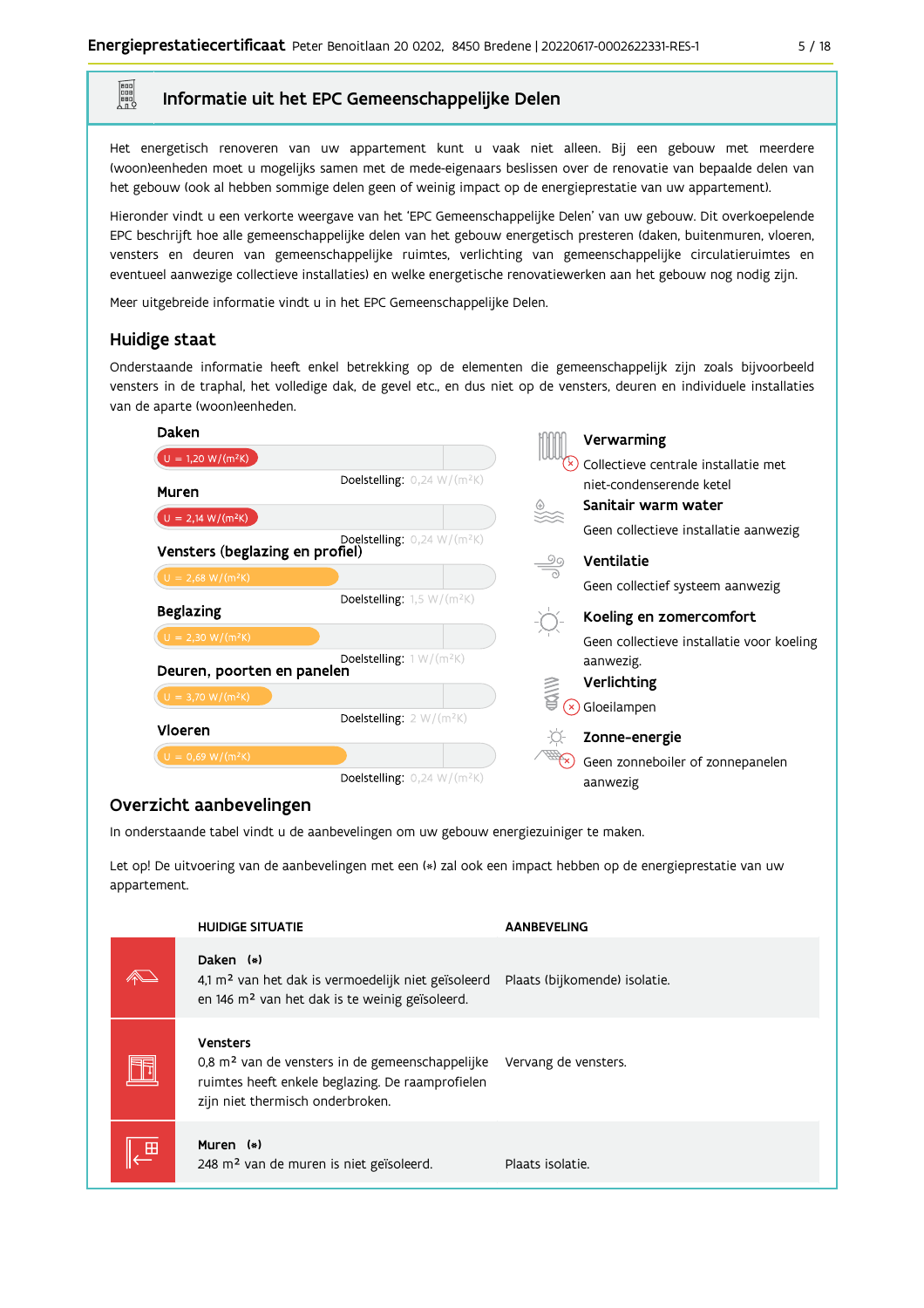# Energieprestatiecertificaat Peter Benoitlaan 20 0202, 8450 Bredene | 20220617-0002622331-RES-1

| ×<br>×<br>۰, | ۰. |
|--------------|----|
|--------------|----|

| Ш | Vloeren<br>19 m <sup>2</sup> van de vloer is niet geïsoleerd.                                                                                                                                                                                                            | Plaats isolatie.                                                                             |
|---|--------------------------------------------------------------------------------------------------------------------------------------------------------------------------------------------------------------------------------------------------------------------------|----------------------------------------------------------------------------------------------|
|   | Deuren, poorten en panelen<br>5,1 m <sup>2</sup> van de deuren of poorten en 0,5 m <sup>2</sup> van de Vervang de deuren, poorten en panelen.<br>panelen in gemeenschappelijke ruimtes zijn<br>onvoldoende geïsoleerd.                                                   |                                                                                              |
|   | Verwarming<br>In het gebouw is een inefficiënt collectief<br>verwarmingssysteem aanwezig.                                                                                                                                                                                | Vervang de inefficiënte opwekker(s).                                                         |
|   | Verlichting<br>De gemeenschappelijke ruimten worden<br>inefficiënt verlicht.                                                                                                                                                                                             | Vervang de verlichting door een energiezuinig<br>systeem.                                    |
|   | Zonne-energie (*)<br>Er is geen installatie op zonne-energie aanwezig.                                                                                                                                                                                                   | Onderzoek de mogelijkheid om zonnepanelen of een<br>zonneboiler te plaatsen.                 |
|   | <b>Vensters</b><br>2,7 m <sup>2</sup> van de vensters in de gemeenschappelijke<br>ruimtes heeft energiezuinige<br>hoogrendementsbeglazing (geplaatst na 2000). De<br>vensters in de gemeenschappelijke ruimtes<br>voldoen echter nog niet aan de<br>energiedoelstelling. | Als u de vensters vervangt, zorg dan dat deze<br>voldoen aan de energiedoelstelling.         |
|   | Vloeren<br>132 m <sup>2</sup> van de vloer isoleert vermoedelijk redelijk<br>goed, maar voldoet nog niet aan de<br>energiedoelstelling.                                                                                                                                  | Overweeg eventueel om isolatie te plaatsen.                                                  |
|   | • Energetisch helemaal niet in orde<br>• Energetisch niet in orde                                                                                                                                                                                                        | • Zonne-energie • Energetisch redelijk in orde, maar net niet voldoende voor de doelstelling |

Let op! Het EPC doet geen uitspraak over het al dan niet voldoen aan de Vlaamse Wooncode en evalueert het gebouw uitsluitend op energetisch vlak. De energiedoelstellingen zijn strenger dan de eisen van de Vlaamse Wooncode.

# Meer informatie over het EPC Gemeenschappelijke Delen?

Het EPC Gemeenschappelijke Delen kunt u vinden in uw persoonlijke woningpas (woningpas.vlaanderen.be) of opvragen bij de eigenaar, de VME of de syndicus.

| Gegevens energiedeskundige: |
|-----------------------------|
| Tom Filip Paul Bouckhuyt    |
|                             |
| FP17891                     |

 $\left( \cdot \right)$ 

Opmaakdatum 05-05-2020 Certificaatnummer 20200505-0002262018-GD-4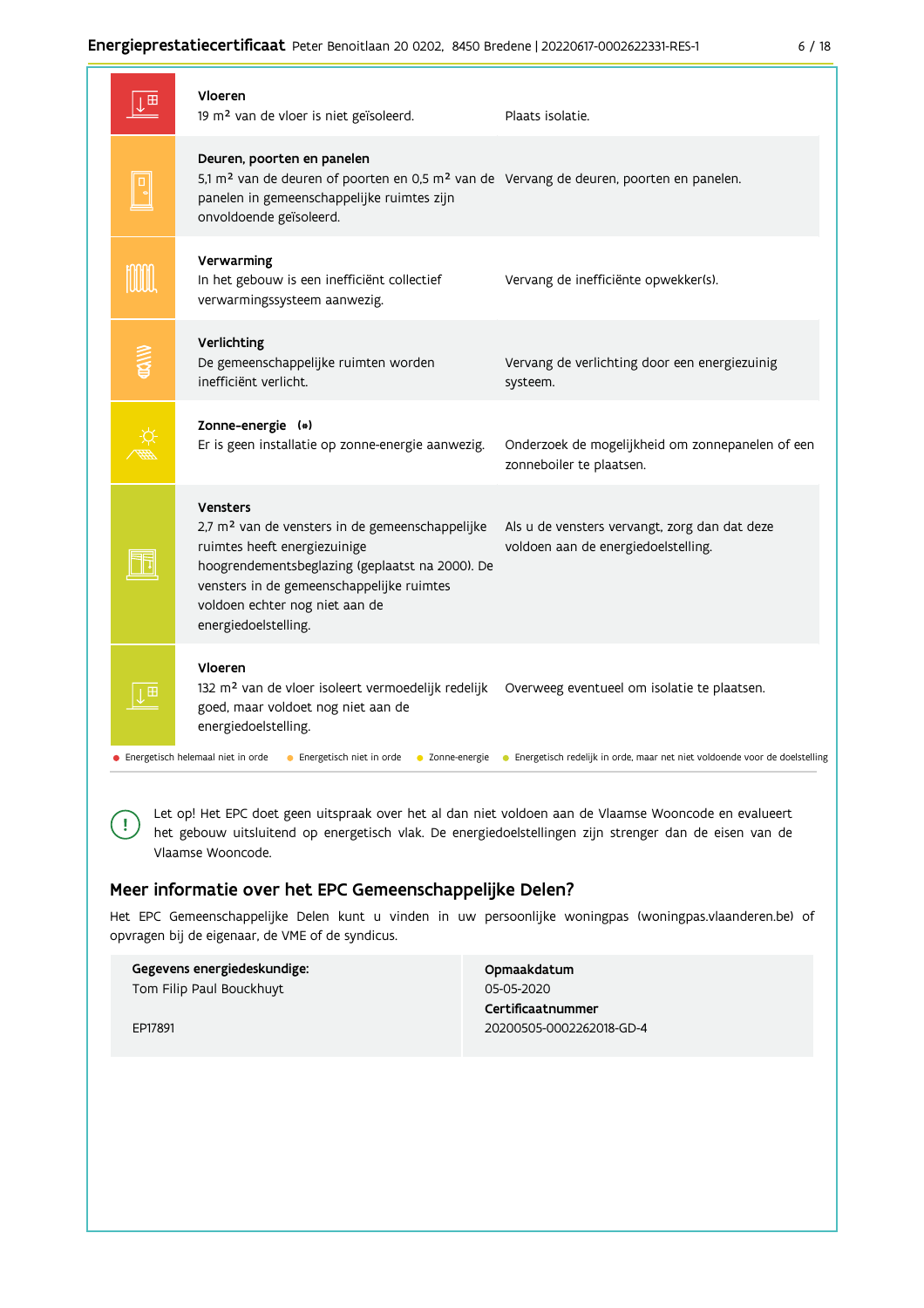# Energieprestatiecertificaat (EPC) in detail

Elk gebouw bestaat uit verschillende onderdelen die met elkaar verbonden zijn. Als u renoveert, kunt u het best al rekening houden met de werken die u later nog gaat uitvoeren.

Dit deel van het energieprestatiecertificaat gaat dieper in op de aanbevelingen van uw appartement. Samen met uw architect of andere vakman kunt u op basis hiervan een renovatieplan opstellen.

# Inhoudstafel

| Daken.                            | 9  |
|-----------------------------------|----|
| Vensters en deuren                | 10 |
| Muren.                            | 12 |
| Vloeren                           | 14 |
| Ruimteverwarming                  | 15 |
| Installaties voor zonne-energie.  | 16 |
| Overige installaties              | 17 |
| Bewijsstukken gebruikt in dit EPC | 18 |
|                                   |    |

# 10 goede redenen om nu al te BENOveren

BENOveren is BEter reNOveren dan gebruikelijk is, met hogere ambities op het vlak van energieprestaties, goed gepland en met deskundig advies, zodat ook latere renovatiestappen haalbaar blijven (zie ook www.energiesparen.be/ikbenoveer). Een geBENOveerd appartement biedt veel voordelen:

| 1. Een lagere energiefactuur                |
|---------------------------------------------|
| 2. Meer comfort                             |
| 3. Een gezonder binnenklimaat               |
| 4. Esthetische meerwaarde                   |
| 5. Financiële meerwaarde                    |
| 6. Nodig voor ons klimaat                   |
| 7. Uw appartement is klaar voor uw oude dag |
| 8. Minder onderhoud                         |
| 9. Vandaag al haalbaar                      |
| 10. De overheid betaalt mee                 |

# Renoveren of slopen: let op voor asbest!

Asbest is een schadelijke stof die nog regelmatig aanwezig is in gebouwen. In veel gevallen kunnen asbesttoepassingen op een eenvoudige en vooral veilige manier verwijderd worden. Deze werken en eventuele bijhorende kosten zijn niet inbegrepen in het EPC. Voor meer informatie over (het herkennen van) asbest en asbestverwijdering kunt u terecht op www.ovam.be.

# Hoe wordt het EPC opgemaakt?

De eigenschappen van uw appartement zijn door de energiedeskundige ingevoerd in software die door de Vlaamse overheid is opgelegd. Als een EPC van de gemeenschappelijke delen van het gebouw beschikbaar is, worden de karakteristieken hiervan in het EPC van uw appartement ingeladen. De energiedeskundige mag zich alleen baseren op zijn vaststellingen tijdens het plaatsbezoek en op bewijsstukken die voldoen aan de voorwaarden die de Vlaamse overheid heeft opgelegd. Op basis van de invoergegevens berekent de software het energielabel en genereert automatisch aanbevelingen en eventueel ook prijsindicaties. Bij onbekende invoergegevens gaat de software uit van veronderstellingen, onder meer op basis van het (ver)bouw- of fabricagejaar. Om zeker te zijn van de werkelijke samenstelling van uw muur, dak of vloer kunt u ervoor kiezen om verder (destructief) onderzoek uit te voeren (losschroeven stopcontact, gaatje boren in een voeg, binnenafwerking tijdelijk verwijderen ...).

Voor meer informatie over de werkwijze, de bewijsstukken en de voorwaarden kunt u terecht op www.energiesparen.be.

De bewijsstukken die gebruikt zijn voor dit EPC, kan u terugvinden op pagina 18.

# **Energiedoelstelling 2050**

De energiedoelstelling van de Vlaamse Regering is om tegen 2050 alle woningen en appartementen in Vlaanderen minstens even energiezuinig te maken als een energetisch performante nieuwbouwwoning van 2017.

Ten tijde van de opmaak van dit EPC is het nog niet verplicht om aan die energiedoelstelling te voldoen. Denk echter vooruit! Hou nu al zo veel mogelijk rekening met die energiedoelstelling en streef zelfs naar beter.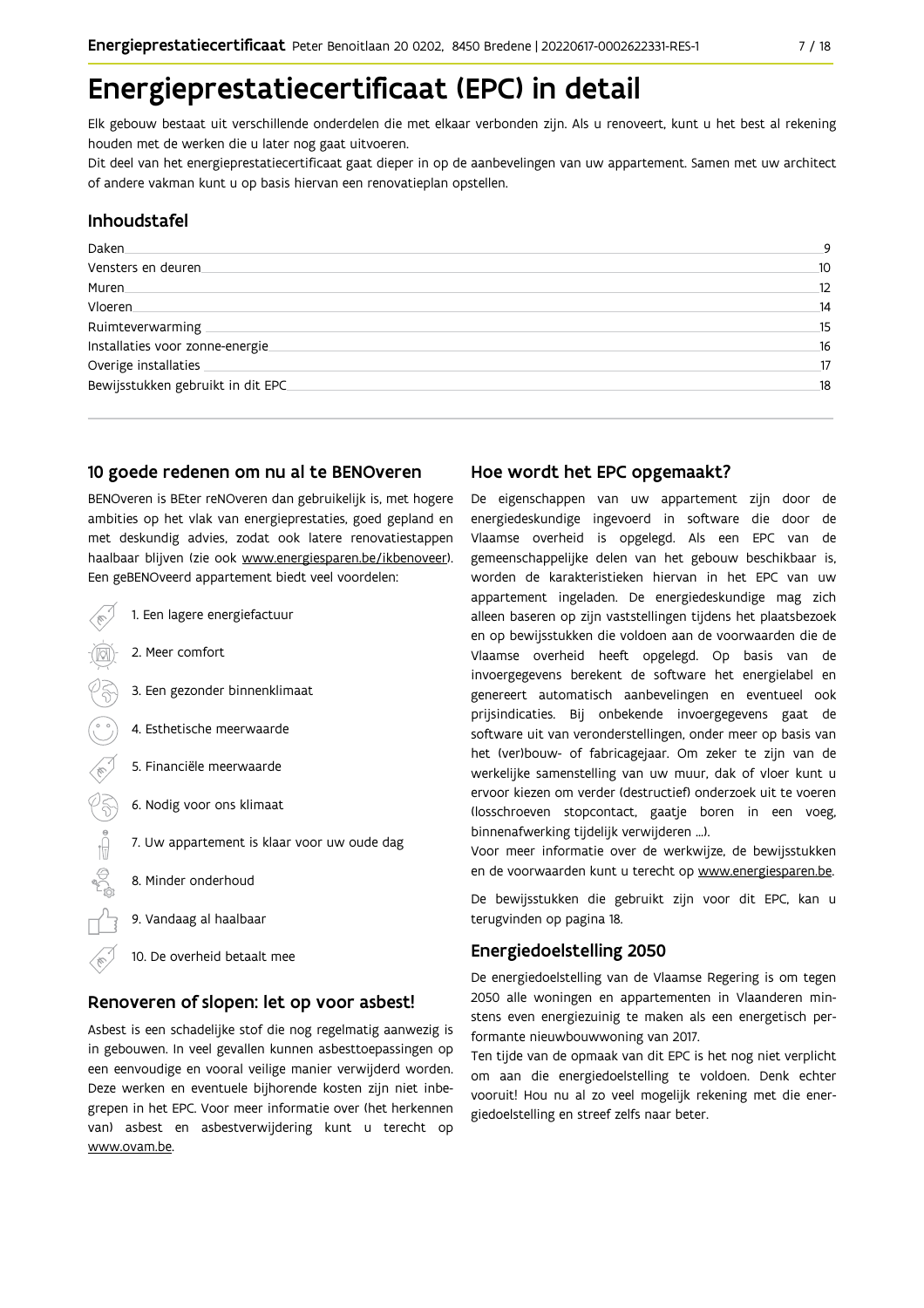# Algemene gegevens

| Gebouw id / Gebouweenheid id                                | 13275426 / 13276312               |
|-------------------------------------------------------------|-----------------------------------|
| Datum plaatsbezoek                                          | 11/06/2022                        |
| Referentiejaar bouw                                         | 1964                              |
| Beschermd volume (m <sup>3</sup> )                          | 185                               |
| Ruimten niet opgenomen in het beschermd volume              | Geen                              |
| Bruikbare vloeroppervlakte (m <sup>2</sup> )                | 66                                |
| Verliesoppervlakte (m <sup>2</sup> )                        | 118                               |
| Infiltratiedebiet $(m^3/(m^2h))$                            | Onbekend                          |
| Thermische massa                                            | Zwaar                             |
| Open haard(en) voor hout aanwezig                           | Neen                              |
| Niet-residentiële bestemming                                | Geen                              |
| Ligging van de eenheid in het gebouw                        | Appartement op het tweede verdiep |
| Berekende energiescore (kWh/(m <sup>2</sup> jaar))          | 154                               |
| Karakteristiek jaarlijks primair energieverbruik (kWh/jaar) | 10.212                            |
| CO <sub>2</sub> -emissie (kg/jaar)                          | 2.002                             |
| Indicatief S-peil                                           | 50                                |
| Gemiddelde U-waarde gebouwschil (W/(m <sup>2</sup> K))      | 0,73                              |
| Gemiddeld installatierendement verwarming (%)               | 80                                |

# Verklarende woordenlijst

| beschermd volume                                    | Het volume van alle ruimten die men wenst te beschermen tegen warmteverlies naar<br>buiten, de grond en aangrenzende onverwarmde ruimten.                                                                                                                                      |
|-----------------------------------------------------|--------------------------------------------------------------------------------------------------------------------------------------------------------------------------------------------------------------------------------------------------------------------------------|
| bruikbare vloeroppervlakte                          | De vloeroppervlakte binnen het beschermd volume die beloopbaar en toegankelijk is.                                                                                                                                                                                             |
| U-waarde                                            | De U-waarde beschrijft de isolatiewaarde van daken, muren, vensters  Hoe lager de<br>U-waarde, hoe beter de constructie isoleert.                                                                                                                                              |
| R-waarde                                            | De warmteweerstand van een materiaallaag. Hoe groter de R-waarde, hoe beter de<br>materiaallaag isoleert.                                                                                                                                                                      |
| lambdawaarde                                        | De warmtegeleidbaarheid van een materiaal. Hoe lager de lambdawaarde, hoe beter<br>het materiaal isoleert.                                                                                                                                                                     |
| karakteristiek jaarlijks primair<br>energieverbruik | De berekende hoeveelheid primaire energie die gedurende één jaar nodig is voor de<br>verwarming, de aanmaak van sanitair warm water, de ventilatie en de koeling van een<br>appartement. Eventuele bijdragen van zonneboilers en zonnepanelen worden in<br>mindering gebracht. |
| berekende energiescore                              | Een maat voor de totale energieprestatie van een appartement. De berekende<br>energiescore is gelijk aan het karakteristiek jaarlijks primair energieverbuik, gedeeld<br>door de bruikbare vloeroppervlakte.                                                                   |
| S-peil                                              | Een maat voor de energieprestatie van de gebouwschil van een appartement. Het<br>S-peil houdt rekening met de isolatie, de luchtdichtheid, de oriëntatie, de<br>zonnewinsten en de vormefficiëntie. Hoe lager het S-peil, hoe energie-efficiënter de<br>gebouwschil.           |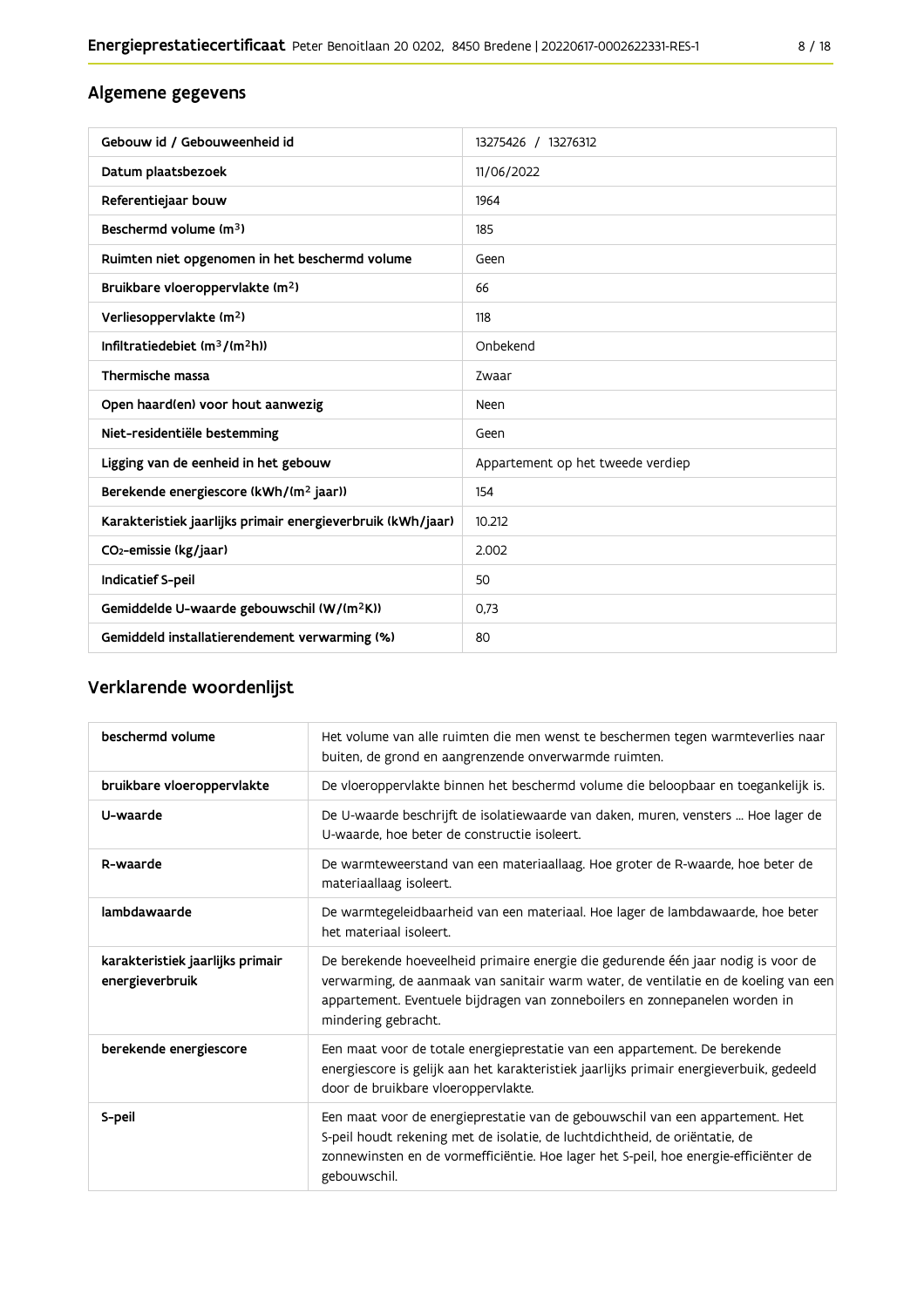

# Plat dak

66 m<sup>2</sup> van het platte dak is vermoedelijk te Isoleer het platte dak bijkomend. weinig geïsoleerd.

Bij de renovatie van uw dak kunt u het best streven naar een U-waarde van maximaal 0,24 W/(m<sup>2</sup>K). Dat komt overeen met een isolatielaag van ongeveer 14 cm minerale wol of XPS ( $\lambda_d$  = 0,035 W/(m.K)) of 12 cm PUR ( $\lambda_d$  = 0,027 W/(m.K)). Als u de isolatie van uw platte of hellende dak tussen een houten dakstructuur plaatst, moet u de isolatiedikte verhogen tot minstens 22 cm minerale wol.

Hoogstwaarschijnlijk renoveert u uw dak(en) maar één keer grondig. Isoleer daarom meteen maximaal. De energiedoelstelling van 0,24 W/(m<sup>2</sup>K) vormt de basis, maar u kunt altijd streven naar beter.

# Technische fiche daken

Indien u werken plant, laat u dan bijstaan door een architect, aannemer of vakman voor deskundig advies en een goede uitvoering van de werken. Onderstaande gegevens zijn de invoergegevens van de energiedeskundige. Hiermee kunt u uw potentiële vakman inlichten over de huidige energetische toestand van uw appartement.

| Beschrijving       | Oriëntatie                   | (m <sup>2</sup> )<br>lakte<br>opper<br><b>Netto</b> | bekend<br>$\frac{Waarde}{m^2K)}$<br>$\overline{\epsilon}$<br>∍ | bekend<br>뽑<br>$(m^2K)$<br>≃ | Isolatie                                                                               | renovatie<br>Ref jaar    | isolatie<br>⊻<br>$\sum_{i=1}^{n}$<br>운<br>R-waar<br>bekend | Luchtlaag | Daktype | waarde<br>Berekende<br>(W/(m <sup>2</sup> K)) |
|--------------------|------------------------------|-----------------------------------------------------|----------------------------------------------------------------|------------------------------|----------------------------------------------------------------------------------------|--------------------------|------------------------------------------------------------|-----------|---------|-----------------------------------------------|
| Plat dak           |                              |                                                     |                                                                |                              |                                                                                        |                          |                                                            |           |         |                                               |
| Plat dak_Ongeïsole | $\qquad \qquad \blacksquare$ | 66                                                  | $\overline{\phantom{a}}$                                       | $\overline{\phantom{0}}$     | isolatie onbekend                                                                      | $\overline{\phantom{a}}$ | $\overline{\phantom{a}}$                                   | afwezig   | a       | 0,50                                          |
| erd                |                              |                                                     |                                                                |                              | 60mm XPS $(\lambda = 0.034 \text{ W/(mK)})$<br>zonder regelwerk<br>onder dakafdichting | $\overline{\phantom{a}}$ | 1,76                                                       |           |         |                                               |

# Legende

a dak niet in riet of cellenbeton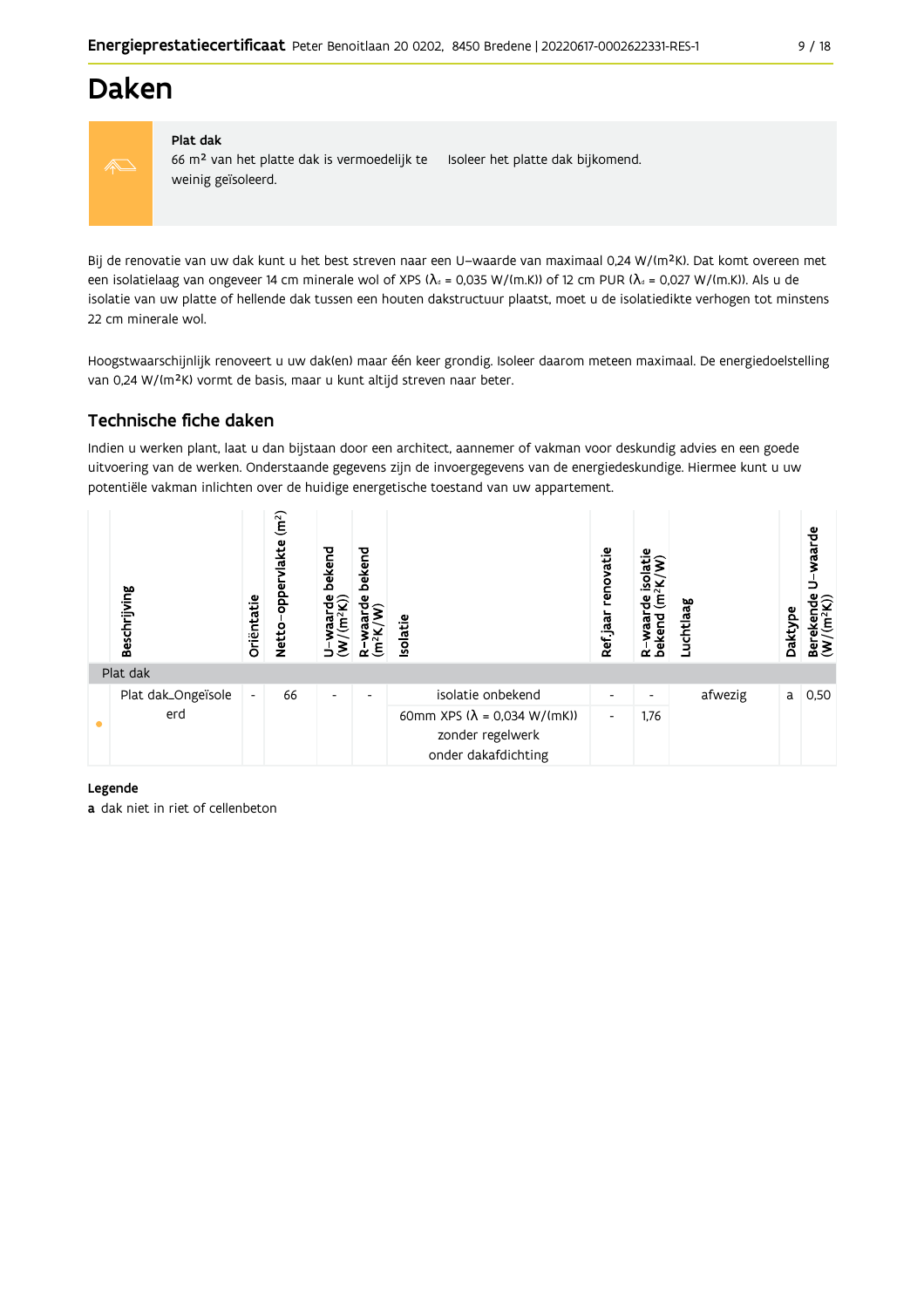# Vensters en deuren

FF

# Vensters

21 m<sup>2</sup> van de vensters heeft hoogrendementsbeglazing (geplaatst na 2000). Dat is redelijk energiezuinig, maar voldoet nog niet aan de energiedoelstelling. Als u de beglazing vervangt, zorg dan dat deze voldoet aan de energiedoelstelling.

De kwaliteit van zowel de beglazing als de profielen bepaalt de energieprestatie van uw vensters. Kies altijd voor dubbele hoogrendementsbeglazing of drievoudige beglazing met een U-waarde van maximaal 1,0 W/(m<sup>2</sup>K). Bij de renovatie van vensters kunt u het best streven naar een U-waarde van maximaal 1,5 W/(m<sup>2</sup>K) voor de vensters (glas + profielen). Naast de vensters in de gevel verdienen ook dakvlakvensters, koepels, lichtstraten, polycarbonaatplaten en glasbouwstenen de nodige aandacht.

Hoogstwaarschijnlijk vervangt u uw buitenschrijnwerk maar één keer. Kies daarom meteen voor de meest energie-efficiënte oplossing.

# Technische fiche van de vensters

Indien u werken plant, laat u dan bijstaan door een architect, aannemer of vakman voor deskundig advies en een goede uitvoering van de werken. Onderstaande gegevens zijn de invoergegevens van de energiedeskundige. Hiermee kunt u uw potentiële vakman inlichten over de huidige energetische toestand van uw appartement.

|           | Beschrijving                          | Oriëntatie | Helling      | Oppervlakte (m <sup>2</sup> ) | bekend<br>U-waarde l<br>(W/(m <sup>2</sup> K)) | <b>Beglazing</b> | Buitenzonwering | Profiel    | Berekende U-waarde<br>(W/(m <sup>2</sup> K)) |
|-----------|---------------------------------------|------------|--------------|-------------------------------|------------------------------------------------|------------------|-----------------|------------|----------------------------------------------|
|           | In voorgevel                          |            |              |                               |                                                |                  |                 |            |                                              |
| $\bullet$ | VG_Buiten - Leefru<br>imte            |            | ZW verticaal | 3,3                           |                                                | HR-glas b        |                 | kunst>2000 | 1,82                                         |
| ●         | VG_Buiten - Leefru<br>imte (3)        |            | ZW verticaal | 1,5                           | $\overline{\phantom{a}}$                       | HR-glas b        |                 | kunst>2000 | 1,82                                         |
| $\bullet$ | VG_Buiten - Leefru<br>imte (2)        |            | ZW verticaal | 1,4                           | $\overline{\phantom{a}}$                       | HR-glas b        |                 | kunst>2000 | 1.82                                         |
| $\bullet$ | VG_Buiten - Leefru<br>imte (1)        |            | ZW verticaal | 2.3                           | $\overline{\phantom{a}}$                       | HR-glas b        |                 | kunst>2000 | 1.82                                         |
|           | In linkergevel                        |            |              |                               |                                                |                  |                 |            |                                              |
| $\bullet$ | LG_Buiten - Badkam NW verticaal<br>er |            |              | 1,5                           |                                                | HR-glas b        |                 | kunst>2000 | 1.82                                         |
|           | In rechtergevel                       |            |              |                               |                                                |                  |                 |            |                                              |
| $\bullet$ | RG_Buiten - Keuken                    |            | ZO verticaal | 1,3                           | $\overline{\phantom{a}}$                       | HR-glas b        |                 | kunst>2000 | 1,82                                         |
| $\bullet$ | RG_Buiten - Slaapk<br>amer 1          |            | ZO verticaal | 5                             | $\overline{a}$                                 | HR-glas b        |                 | kunst>2000 | 1.82                                         |
| $\bullet$ | RG_Buiten - Leefru<br>imte            |            | ZO verticaal | 1,4                           | $\overline{\phantom{a}}$                       | HR-glas b        |                 | kunst>2000 | 1,82                                         |
|           | RG_Buiten - Keuken<br>(1)             |            | ZO verticaal | 3,3                           | $\overline{\phantom{a}}$                       | HR-glas b        | $\overline{a}$  | kunst>2000 | 1,82                                         |

# Legende glastypes

HR-glas b Hoogrendementsglas bouwjaar >= 2000

# Legende profieltypes

kunst>2000 Kunststof profiel, 2 of meer kamers ≥2000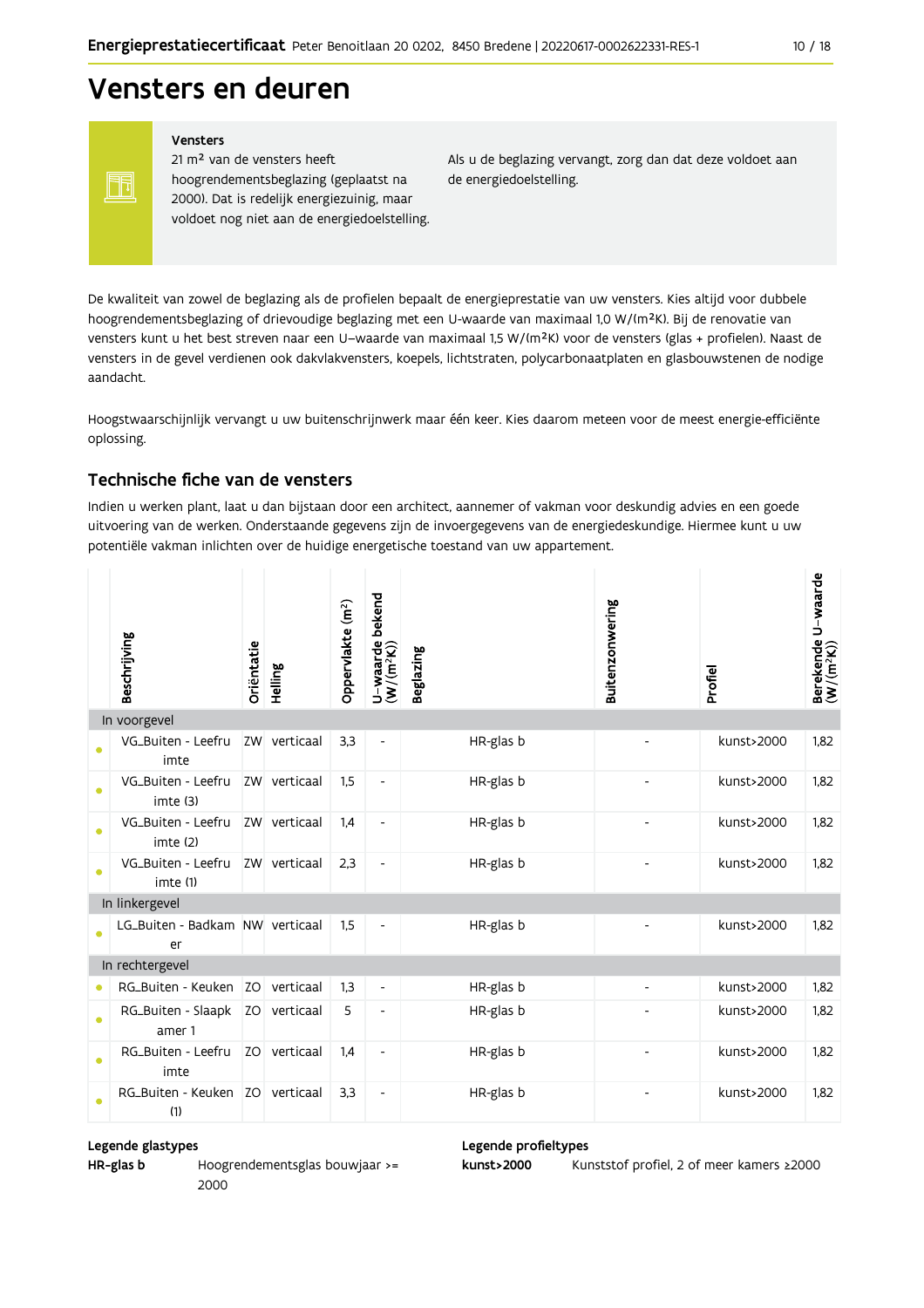# Technische fiche van de deuren, poorten en panelen

Indien u werken plant, laat u dan bijstaan door een architect, aannemer of vakman voor deskundig advies en een goede uitvoering van de werken. Onderstaande gegevens zijn de invoergegevens van de energiedeskundige. Hiermee kunt u uw potentiële vakman inlichten over de huidige energetische toestand van uw appartement.



hout

**b** deur/paneel niet in metaal

Houten profiel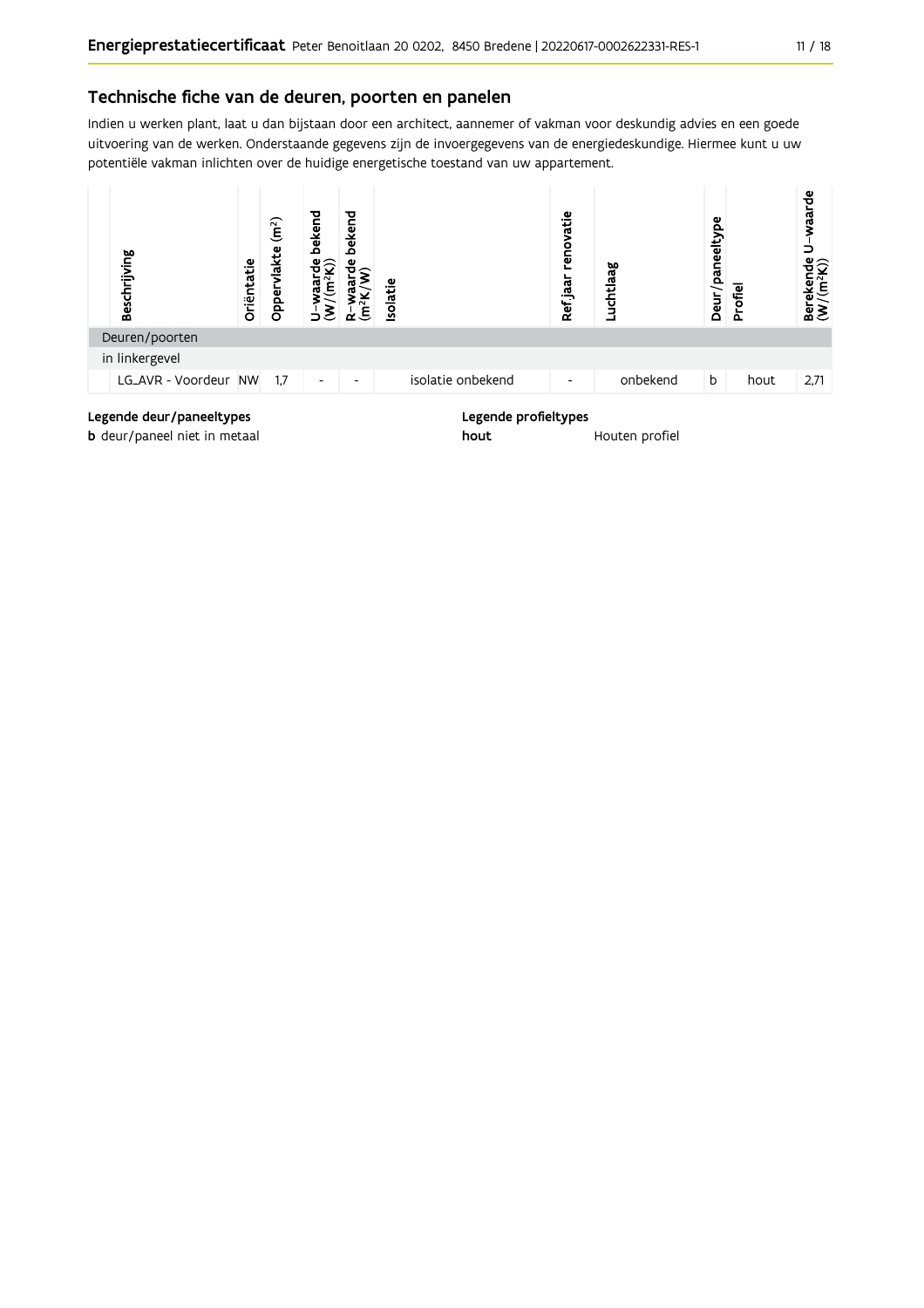# **Muren**

# ,田

### Muur

31 m<sup>2</sup> van de muren is vermoedelijk redelijk goed geïsoleerd, maar voldoet nog niet aan de energiedoelstelling.

Overweeg bij een grondige renovatie om bijkomende isolatie te plaatsen.

Bij de isolatie van de muren kunt u het best streven naar een U-waarde van maximaal 0,24 W/(m<sup>2</sup>K). Dat komt overeen met een isolatielaag van ongeveer 14 cm minerale wol, EPS of XPS ( $\lambda$ <sub>d</sub> = 0,035 W/(mK)) of 10 cm PUR of PIR ( $\lambda$ <sub>d</sub> = 0,023 W/(mK)). Als u de isolatie tussen regelwerk plaatst, breng dan minstens 6 cm extra isolatie aan.

Hoogstwaarschijnlijk renoveert u uw muren maar één keer grondig. Isoleer daarom meteen maximaal. De energiedoelstelling van 0,24 W/(m<sup>2</sup>K) vormt de basis, maar u kunt altijd streven naar beter.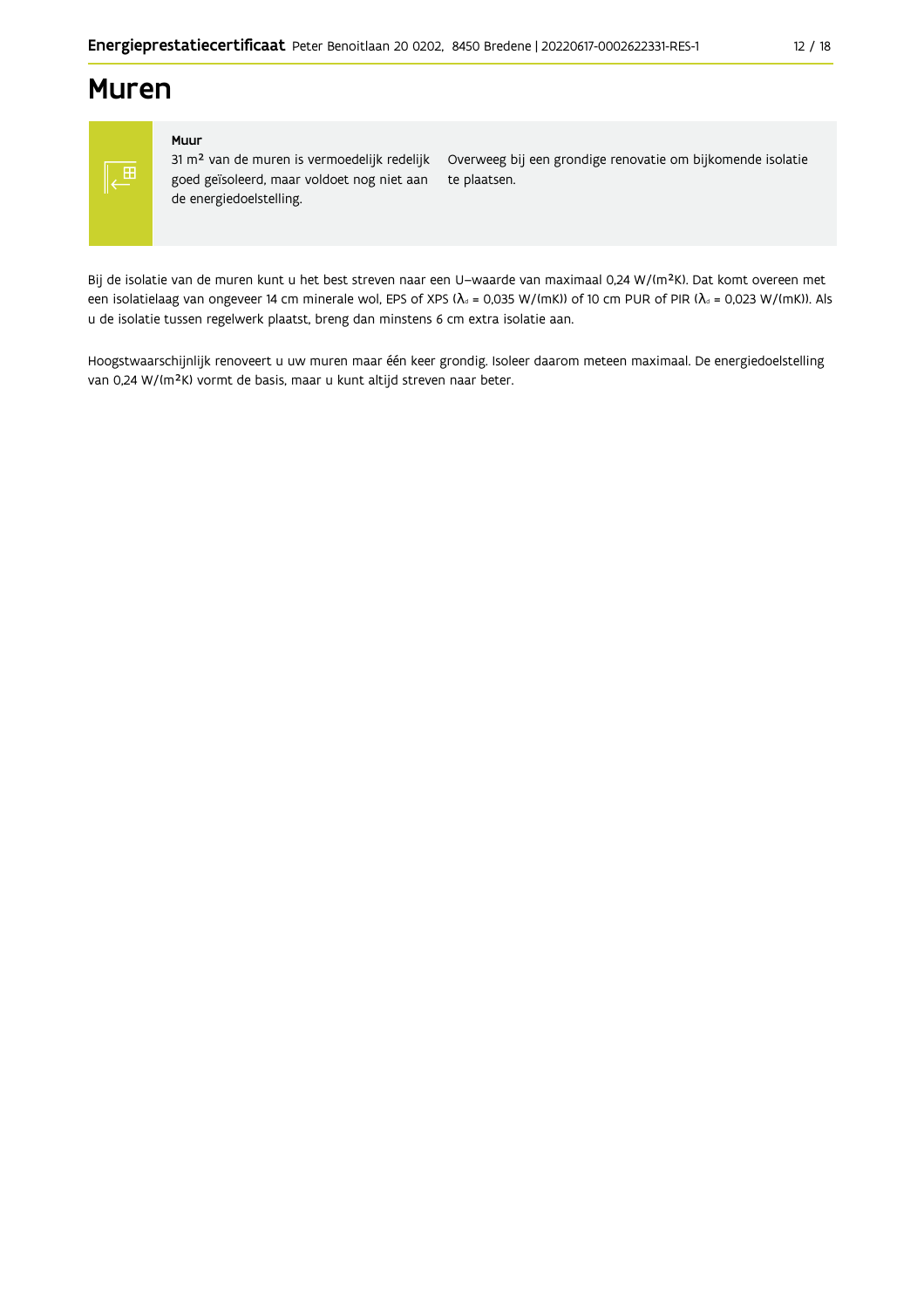# Technische fiche van de muren

Indien u werken plant, laat u dan bijstaan door een architect, aannemer of vakman voor deskundig advies en een goede uitvoering van de werken. Onderstaande gegevens zijn de invoergegevens van de energiedeskundige. Hiermee kunt u uw potentiële vakman inlichten over de huidige energetische toestand van uw appartement.

| Beschrijving                         | Oriëntatie | Netto-oppervlakte (m <sup>2</sup> ) | Diepte onder maaiveld (m) | U-waarde bekend (W/(m <sup>2</sup> K)) | R-waarde bekend (m <sup>2</sup> K/W) | solatie                                                                                                                         | Refjaar renovatie                                        | Luchtlaag | Muurtype | Berekende U-waarde<br>(W/(m <sup>2</sup> K)) |
|--------------------------------------|------------|-------------------------------------|---------------------------|----------------------------------------|--------------------------------------|---------------------------------------------------------------------------------------------------------------------------------|----------------------------------------------------------|-----------|----------|----------------------------------------------|
| Buitenmuur                           |            |                                     |                           |                                        |                                      |                                                                                                                                 |                                                          |           |          |                                              |
| Voorgevel                            |            |                                     |                           |                                        |                                      |                                                                                                                                 |                                                          |           |          |                                              |
| VG_Buiten                            | ZW         | 14,3                                |                           |                                        |                                      | isolatie afwezig<br>60mm XPS $(\lambda = 0.034 \text{ W/(mK)})$<br>zonder regelwerk<br>aan binnenzijde                          | $\overline{\phantom{a}}$<br>$\overline{\phantom{a}}$     | afwezig   | a        | 0,48                                         |
| Achtergevel                          |            |                                     |                           |                                        |                                      |                                                                                                                                 |                                                          |           |          |                                              |
| AG_Buiten                            | <b>NO</b>  | 2,2                                 |                           |                                        |                                      | isolatie afwezig<br>60mm XPS ( $\lambda$ = 0,034 W/(mK))<br>zonder regelwerk<br>aan binnenzijde                                 | $\overline{\phantom{a}}$<br>$\qquad \qquad \blacksquare$ | afwezig   | a        | 0,48                                         |
| Rechtergevel                         |            |                                     |                           |                                        |                                      |                                                                                                                                 |                                                          |           |          |                                              |
| RG_Buiten                            | ZO         | 11,2                                |                           |                                        |                                      | isolatie afwezig<br>60mm XPS ( $\lambda$ = 0,034 W/(mK); R=<br>1,80 m <sup>2</sup> K/W)<br>zonder regelwerk<br>aan binnenzijde  |                                                          | afwezig   | a        | 0,48                                         |
| Linkergevel                          |            |                                     |                           |                                        |                                      |                                                                                                                                 |                                                          |           |          |                                              |
| LG_Buiten                            | <b>NW</b>  | 3,5                                 |                           |                                        |                                      | isolatie afwezig<br>60mm XPS ( $\lambda$ = 0,034 W/(mK); R=<br>1,80 m <sup>2</sup> K/W)<br>zonder regelwerk<br>aan binnenzijde  | $\overline{\phantom{a}}$                                 | afwezig   | a        | 0,48                                         |
| Muur in contact met verwarmde ruimte |            |                                     |                           |                                        |                                      |                                                                                                                                 |                                                          |           |          |                                              |
| Voorgevel                            |            |                                     |                           |                                        |                                      |                                                                                                                                 |                                                          |           |          |                                              |
| Tussenwand                           | ZW         | 8,7                                 |                           |                                        |                                      | isolatie afwezig                                                                                                                | -                                                        | afwezig   | a        | 1,92                                         |
| Achtergevel                          |            |                                     |                           |                                        |                                      |                                                                                                                                 |                                                          |           |          |                                              |
| AG_AVR                               | <b>NO</b>  | 27                                  |                           | -                                      | $\overline{\phantom{a}}$             | isolatie onbekend                                                                                                               | $\overline{\phantom{a}}$                                 | onbekend  | a        | 1,92                                         |
| Linkergevel<br>LG_AVR                | <b>NW</b>  | 20                                  | $\overline{a}$            | -                                      |                                      | isolatie onbekend<br>60mm XPS ( $\lambda$ = 0,034 W/(mK); R=<br>1,80 m <sup>2</sup> K/W)<br>zonder regelwerk<br>aan binnenzijde | $\overline{\phantom{a}}$<br>$\overline{\phantom{a}}$     | onbekend  | a        | 0,46                                         |

### Legende

a muur niet in isolerende snelbouwsteen of cellenbeton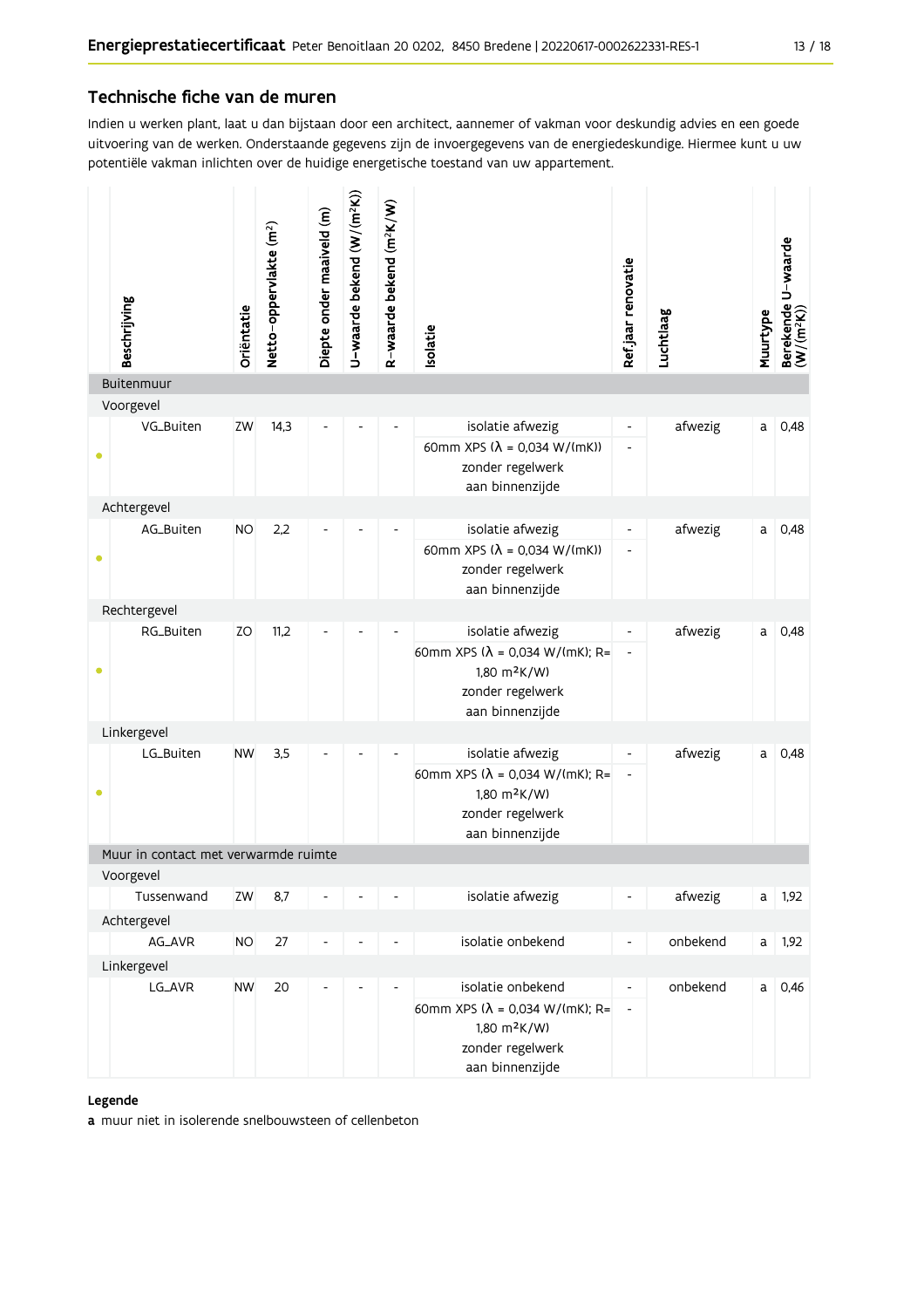# Technische fiche van de vloeren

Indien u werken plant, laat u dan bijstaan door een architect, aannemer of vakman voor deskundig advies en een goede uitvoering van de werken. Onderstaande gegevens zijn de invoergegevens van de energiedeskundige. Hiermee kunt u uw potentiële vakman inlichten over de huidige energetische toestand van uw appartement.



# Legende

a vloer niet in cellenbeton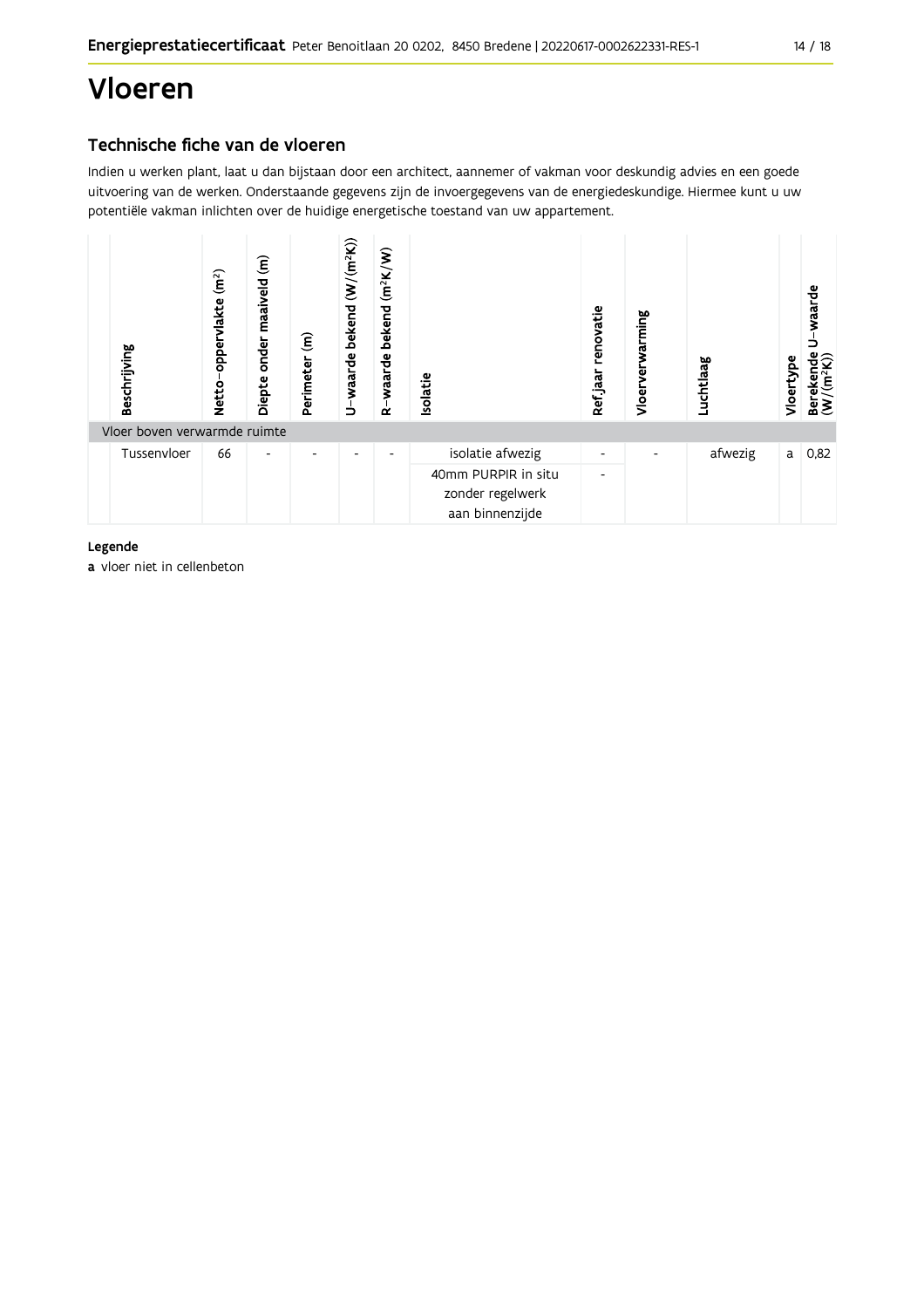

Proficiat! De verwarmingsinstallatie met condenserende ketel voldoet aan de energiedoelstelling.

# Technische fiche van de ruimteverwarming

Indien u werken plant, laat u dan bijstaan door een architect, aannemer of vakman voor deskundig advies en een goede uitvoering van de werken. Onderstaande gegevens zijn de invoergegevens van de energiedeskundige. Hiermee kunt u uw potentiële vakman inlichten over de huidige energetische toestand van uw appartement.

# Installaties met één opwekker

|                             | RV <sub>2</sub>            |  |  |  |  |
|-----------------------------|----------------------------|--|--|--|--|
|                             | $\odot$                    |  |  |  |  |
| Omschrijving                | gascondensatieketel        |  |  |  |  |
| Type verwarming             | centraal                   |  |  |  |  |
| Aandeel in volume (%)       | 100%                       |  |  |  |  |
| Installatierendement (%)    | 80%                        |  |  |  |  |
| Aantal opwekkers            | 1                          |  |  |  |  |
| Opwekking                   |                            |  |  |  |  |
|                             | $\odot$                    |  |  |  |  |
| Type opwekker               | individueel                |  |  |  |  |
| Energiedrager               | gas                        |  |  |  |  |
| Soort opwekker(s)           | condenserende ketel        |  |  |  |  |
| Bron/afgiftemedium          |                            |  |  |  |  |
| Vermogen (kW)               | $\overline{\phantom{a}}$   |  |  |  |  |
| Elektrisch vermogen WKK     | L,                         |  |  |  |  |
| (kW)                        |                            |  |  |  |  |
| Aantal (woon)eenheden       | $\overline{\phantom{a}}$   |  |  |  |  |
| Rendement                   | 98% t.o.v.                 |  |  |  |  |
|                             | bovenwaarde                |  |  |  |  |
| Referentiejaar fabricage    |                            |  |  |  |  |
| Labels                      | energieklasse A            |  |  |  |  |
| Locatie                     | binnen beschermd<br>volume |  |  |  |  |
| Distributie                 |                            |  |  |  |  |
| Externe stookplaats         | nee                        |  |  |  |  |
| Ongeïsoleerde leidingen (m) | 0m ≤ lengte ≤ 2m           |  |  |  |  |
| Ongeïsoleerde combilus (m)  | $\overline{\phantom{a}}$   |  |  |  |  |
| Aantal (woon)eenheden op    |                            |  |  |  |  |
| combilus                    |                            |  |  |  |  |
| Afgifte & regeling          |                            |  |  |  |  |
| Type afgifte                | radiatoren/convectoren     |  |  |  |  |
| Regeling                    | pompregeling               |  |  |  |  |
|                             | onbekend                   |  |  |  |  |
|                             | thermostatische            |  |  |  |  |
|                             | radiatorkranen             |  |  |  |  |
|                             | kamerthermostaat           |  |  |  |  |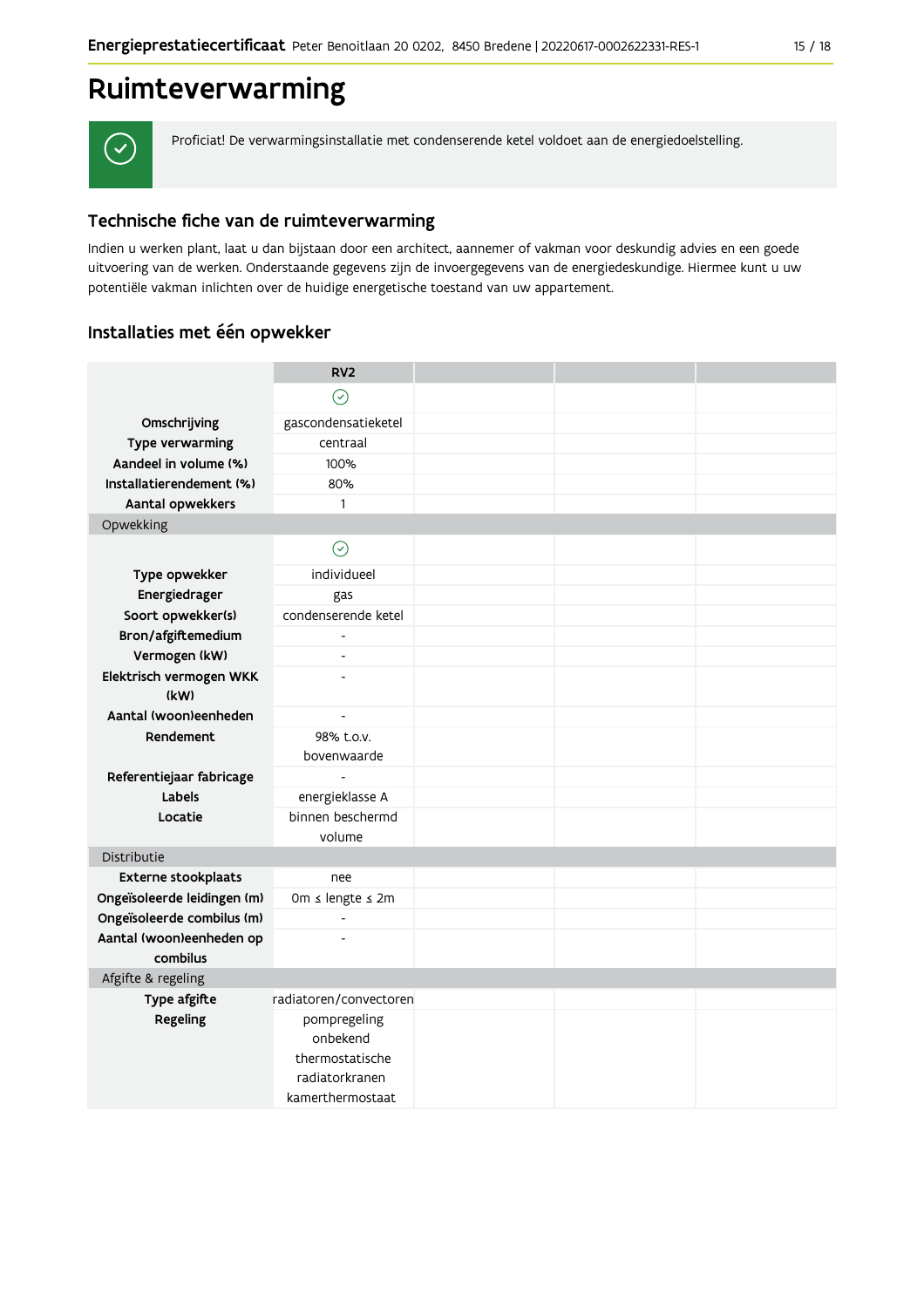# Installaties voor zonne-energie



### Zonneboiler

Er is geen zonneboiler aanwezig.

Onderzoek de mogelijkheid om een zonneboiler te plaatsen. Raadpleeg hiervoor de zonnekaart of vraag raad aan een vakman.

Zonnepanelen Er zijn geen zonnepanelen aanwezig.

Onderzoek de mogelijkheid om zonnepanelen te plaatsen. Raadpleeg hiervoor de zonnekaart of vraag raad aan een vakman.

De zonnekaart berekent automatisch het zonnepotentieel voor uw gebouw en geeft een indicatie van het aantal zonnepanelen of zonnecollectoren dat u op het dak zou kunnen plaatsen.

Let op: de zonnekaart gaat uit van het elektriciteits- en watergebruik van een standaardgezin. Hou er bij de bepaling van de grootte van de te plaatsen installatie rekening mee dat het elektriciteits- en watergebruik van uw gebouw kan afwijken.

Voor meer informatie over de berekening van het zonnepotentieel kunt u terecht op de zonnekaart via www.energiesparen.be/zonnekaart.

# Technische fiche van de installaties op zonne-energie

Geen installaties op zonne-energie aanwezig.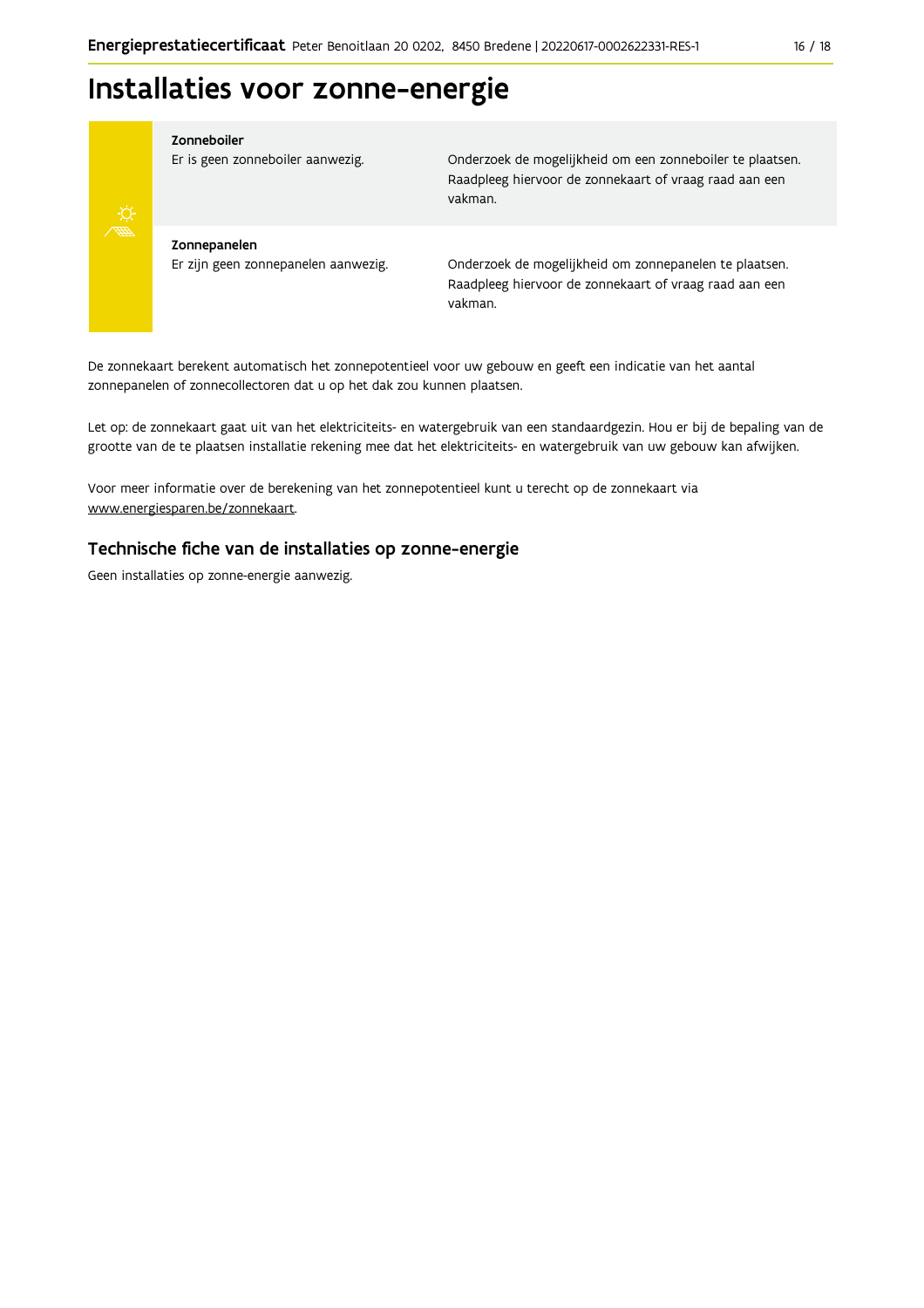# Overige installaties

# Sanitair warm water



Uw appartement beschikt niet over een zonneboiler. Overweeg de plaatsing van een zonneboiler of warmtepompboiler. Daarmee kunt u energie besparen.

|                                    | SWW1                     |  |  |
|------------------------------------|--------------------------|--|--|
| <b>Bestemming</b>                  | keuken en badkamer       |  |  |
| Opwekking                          |                          |  |  |
| Soort                              | individueel              |  |  |
| Gekoppeld aan ruimteverwarming     | ja, aan rv2              |  |  |
| Energiedrager                      | ۰                        |  |  |
| Type toestel                       | $\blacksquare$           |  |  |
| Referentiejaar fabricage           | $\overline{\phantom{0}}$ |  |  |
| Energielabel                       | energieklasse A          |  |  |
|                                    | capaciteitsprofiel XL    |  |  |
| Opslag                             |                          |  |  |
| Aantal voorraadvaten               | $\circ$                  |  |  |
| Aantal (woon)eenheden              |                          |  |  |
| Volume (I)                         |                          |  |  |
| Omtrek (m)                         |                          |  |  |
| Hoogte (m)                         | $\overline{\phantom{a}}$ |  |  |
| <b>Isolatie</b>                    |                          |  |  |
| Label                              | $\overline{\phantom{a}}$ |  |  |
| Opwekker en voorraadvat één geheel | -                        |  |  |
| Distributie                        |                          |  |  |
| Type leidingen                     | gewone leidingen         |  |  |
| Lengte leidingen (m)               | > 5m                     |  |  |
| Isolatie leidingen                 |                          |  |  |
| Aantal (woon)eenheden op leidingen |                          |  |  |

# Ventilatie

 $\frac{5}{\sqrt{2}}$ Uw appartement beschikt over een systeem met mechanische afvoer. Bekijk of vraagsturing mogelijk is. Bij vraagsturing wordt er lucht toe- en afgevoerd als dat nodig is. Zo bespaart u energie.

| Type ventilatie                  | natuurlijke toevoer en mechanische afvoer |
|----------------------------------|-------------------------------------------|
| Rendement warmteterugwinning (%) | $\overline{\phantom{0}}$                  |
| Referentiejaar fabricage         |                                           |
| M-factor                         |                                           |
| Reductiefactor regeling          |                                           |
| Type regeling                    |                                           |
| <b>Bypass</b>                    |                                           |

# **Koeling**

Uw appartement heeft kans op oververhitting. Overweeg buitenzonwering om de zon zoveel mogelijk buiten te houden tijdens de zomer. Vermijd de plaatsing van een koelinstallatie, want die verbruikt veel energie.

| Koelinstallatie | afwezig |
|-----------------|---------|
|                 |         |